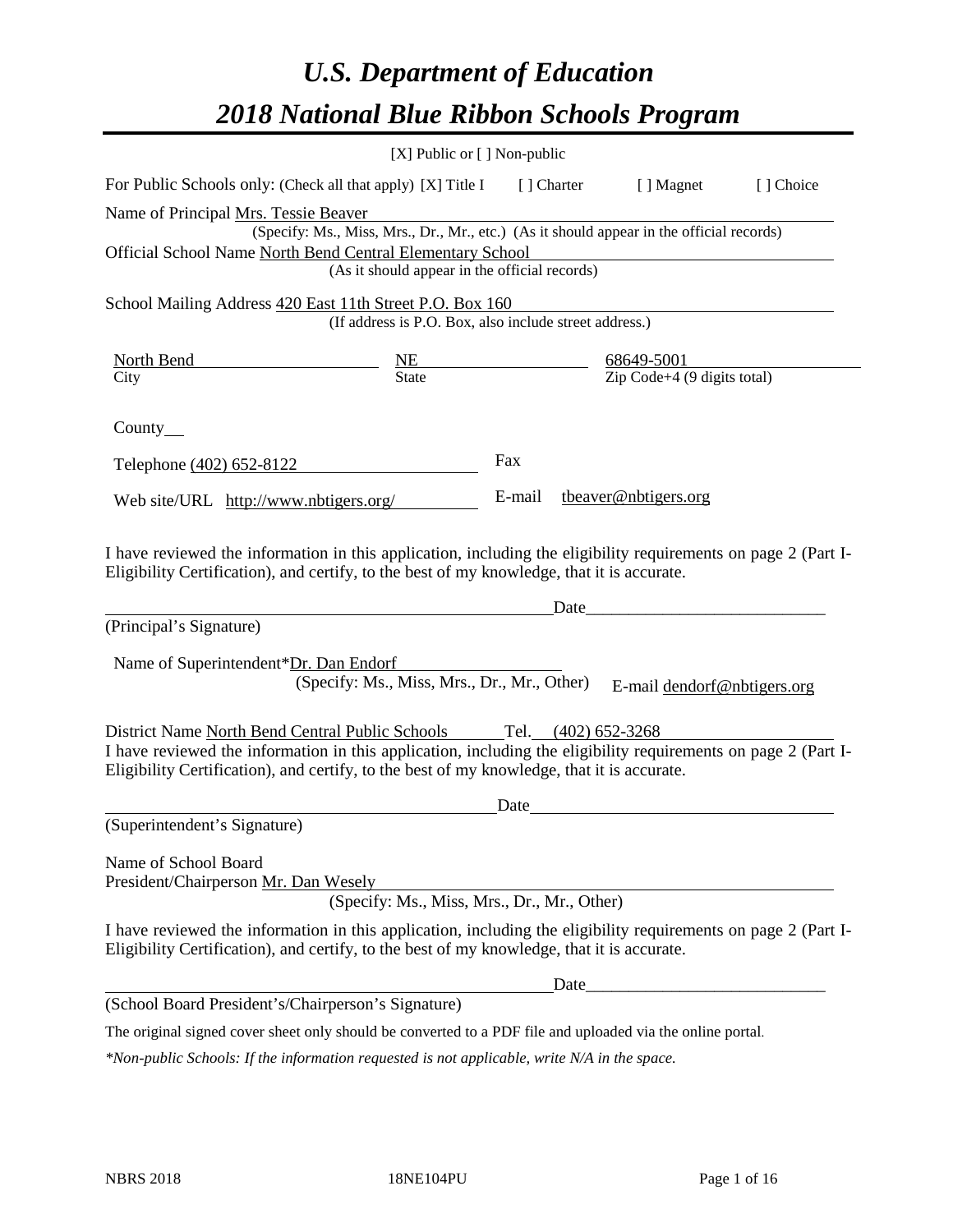The signatures on the first page of this application (cover page) certify that each of the statements below, concerning the school's eligibility and compliance with U.S. Department of Education and National Blue Ribbon Schools requirements, are true and correct.

- 1. The school configuration includes one or more of grades K-12. (Schools on the same campus with one principal, even a K-12 school, must apply as an entire school.)
- 2. All nominated public schools must meet the state's performance targets in reading (or English language arts) and mathematics and other academic indicators (i.e., attendance rate and graduation rate), for the all students group and all subgroups, including having participation rates of at least 95 percent using the most recent accountability results available for nomination.
- 3. To meet final eligibility, all nominated public schools must be certified by states prior to September 2018 in order to meet all eligibility requirements. Any status appeals must be resolved at least two weeks before the awards ceremony for the school to receive the award.
- 4. If the school includes grades 7 or higher, the school must have foreign language as a part of its curriculum.
- 5. The school has been in existence for five full years, that is, from at least September 2012 and each tested grade must have been part of the school for the past three years.
- 6. The nominated school has not received the National Blue Ribbon Schools award in the past five years: 2013, 2014, 2015, 2016, or 2017.
- 7. The nominated school has no history of testing irregularities, nor have charges of irregularities been brought against the school at the time of nomination. The U.S. Department of Education reserves the right to disqualify a school's application and/or rescind a school's award if irregularities are later discovered and proven by the state.
- 8. The nominated school has not been identified by the state as "persistently dangerous" within the last two years.
- 9. The nominated school or district is not refusing Office of Civil Rights (OCR) access to information necessary to investigate a civil rights complaint or to conduct a district-wide compliance review.
- 10. The OCR has not issued a violation letter of findings to the school district concluding that the nominated school or the district as a whole has violated one or more of the civil rights statutes. A violation letter of findings will not be considered outstanding if OCR has accepted a corrective action plan from the district to remedy the violation.
- 11. The U.S. Department of Justice does not have a pending suit alleging that the nominated school or the school district as a whole has violated one or more of the civil rights statutes or the Constitution's equal protection clause.
- 12. There are no findings of violations of the Individuals with Disabilities Education Act in a U.S. Department of Education monitoring report that apply to the school or school district in question; or if there are such findings, the state or district has corrected, or agreed to correct, the findings.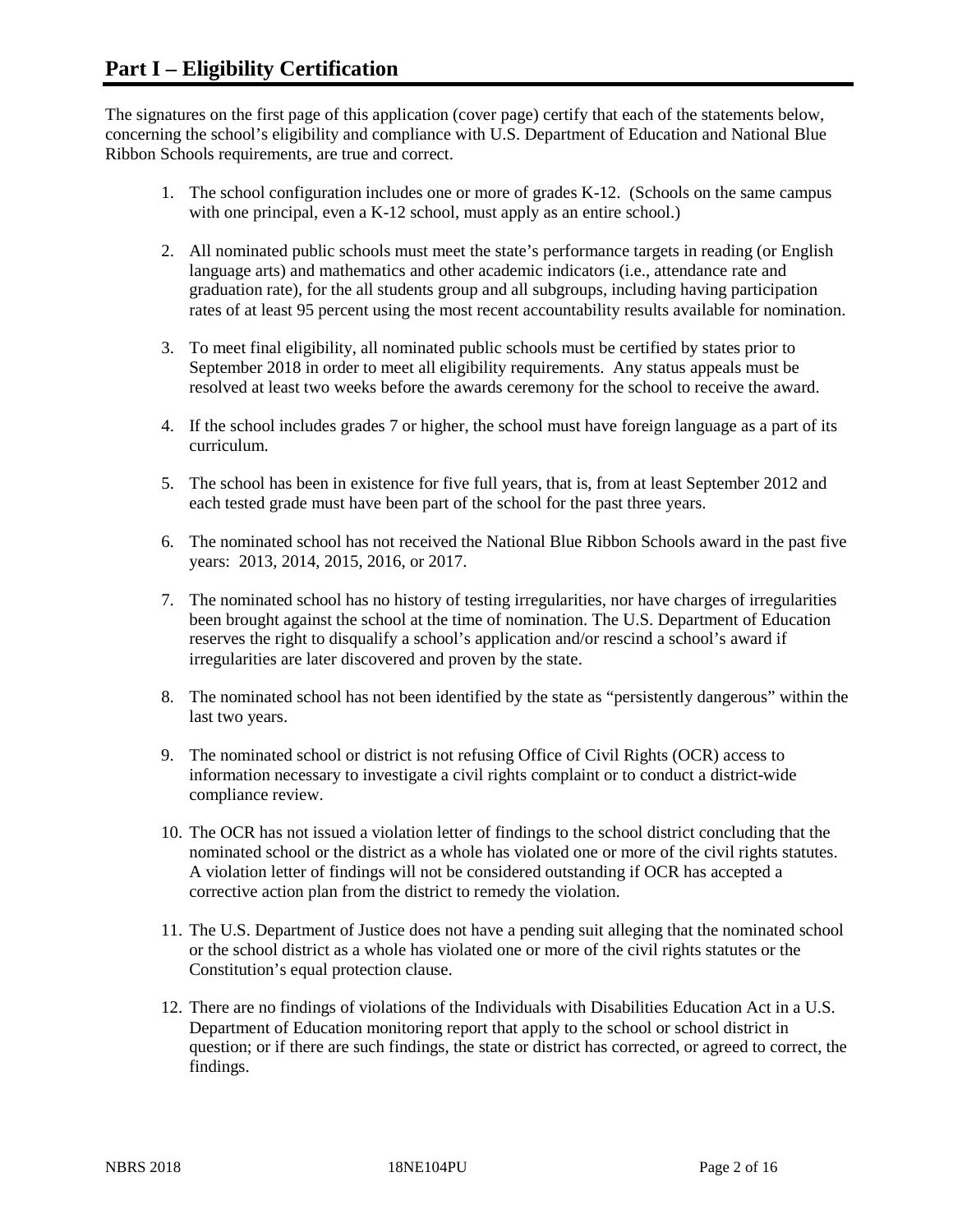# **PART II - DEMOGRAPHIC DATA**

#### **Data should be provided for the most recent school year (2017-2018) unless otherwise stated.**

#### **DISTRICT**

1. Number of schools in the district  $1$  Elementary schools (includes K-8) (per district designation): 1 Middle/Junior high schools 1 High schools 0 K-12 schools

3 TOTAL

**SCHOOL** (To be completed by all schools)

2. Category that best describes the area where the school is located:

[] Urban or large central city

[ ] Suburban

[X] Rural or small city/town

3. Number of students as of October 1, 2017 enrolled at each grade level or its equivalent in applying school:

| Grade                           | # of         | # of Females | <b>Grade Total</b> |
|---------------------------------|--------------|--------------|--------------------|
|                                 | <b>Males</b> |              |                    |
| <b>PreK</b>                     | 18           | 18           | 36                 |
| $\mathbf K$                     | 13           | 25           | 38                 |
| $\mathbf{1}$                    | 28           | 19           | 47                 |
| 2                               | 23           | 24           | 47                 |
| 3                               | 27           | 20           | 47                 |
| 4                               | 24           | 22           | 46                 |
| 5                               | 16           | 23           | 39                 |
| 6                               | 0            | 0            | $\Omega$           |
| 7                               | 0            | 0            | 0                  |
| 8                               | 0            | 0            | 0                  |
| 9                               | 0            | 0            | 0                  |
| 10                              | 0            | 0            | 0                  |
| 11                              | 0            | 0            | 0                  |
| 12 or higher                    | 0            | 0            | 0                  |
| <b>Total</b><br><b>Students</b> | 149          | 151          | 300                |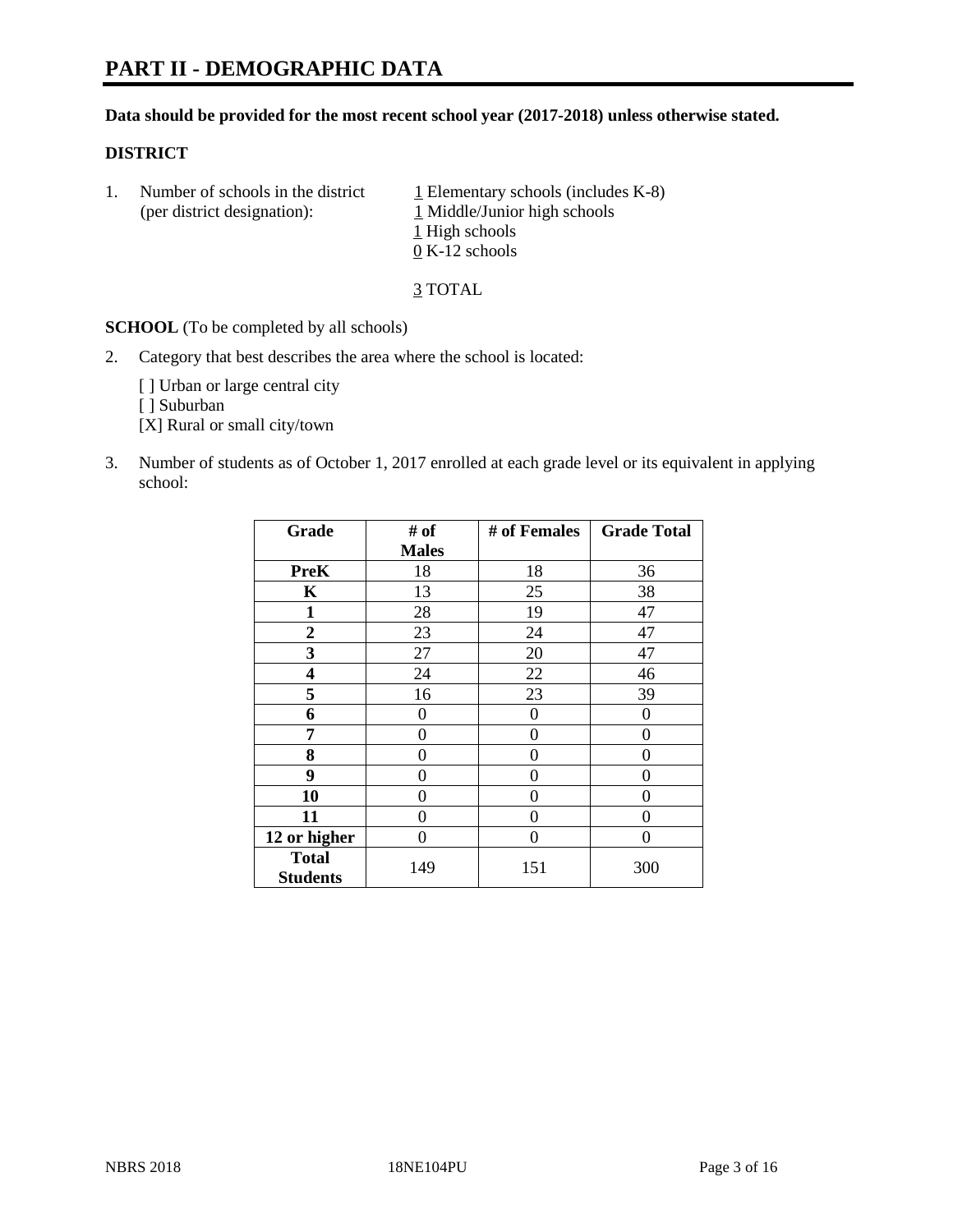4. Racial/ethnic composition of  $\qquad 0\%$  American Indian or Alaska Native the school: 0 % Asian

 % Black or African American % Hispanic or Latino % Native Hawaiian or Other Pacific Islander 95 % White % Two or more races **100 % Total**

(Only these seven standard categories should be used to report the racial/ethnic composition of your school. The Final Guidance on Maintaining, Collecting, and Reporting Racial and Ethnic Data to the U.S. Department of Education published in the October 19, 2007 *Federal Register* provides definitions for each of the seven categories.)

5. Student turnover, or mobility rate, during the 2016 – 2017 school year: 7%

If the mobility rate is above 15%, please explain.

This rate should be calculated using the grid below. The answer to (6) is the mobility rate.

| <b>Steps For Determining Mobility Rate</b>         | Answer |
|----------------------------------------------------|--------|
| $(1)$ Number of students who transferred to        |        |
| the school after October 1, 2016 until the         | 11     |
| end of the 2016-2017 school year                   |        |
| (2) Number of students who transferred             |        |
| <i>from</i> the school after October 1, 2016 until | 9      |
| the end of the 2016-2017 school year               |        |
| (3) Total of all transferred students [sum of      | 20     |
| rows $(1)$ and $(2)$ ]                             |        |
| (4) Total number of students in the school as      |        |
| of October 1, 2016                                 | 302    |
| (5) Total transferred students in row (3)          |        |
| divided by total students in row (4)               | 0.07   |
| $(6)$ Amount in row $(5)$ multiplied by 100        |        |

6. English Language Learners (ELL) in the school:  $0\%$ 

1 Total number ELL

Specify each non-English language represented in the school (separate languages by commas):

7. Students eligible for free/reduced-priced meals: 35 % Total number students who qualify:  $104$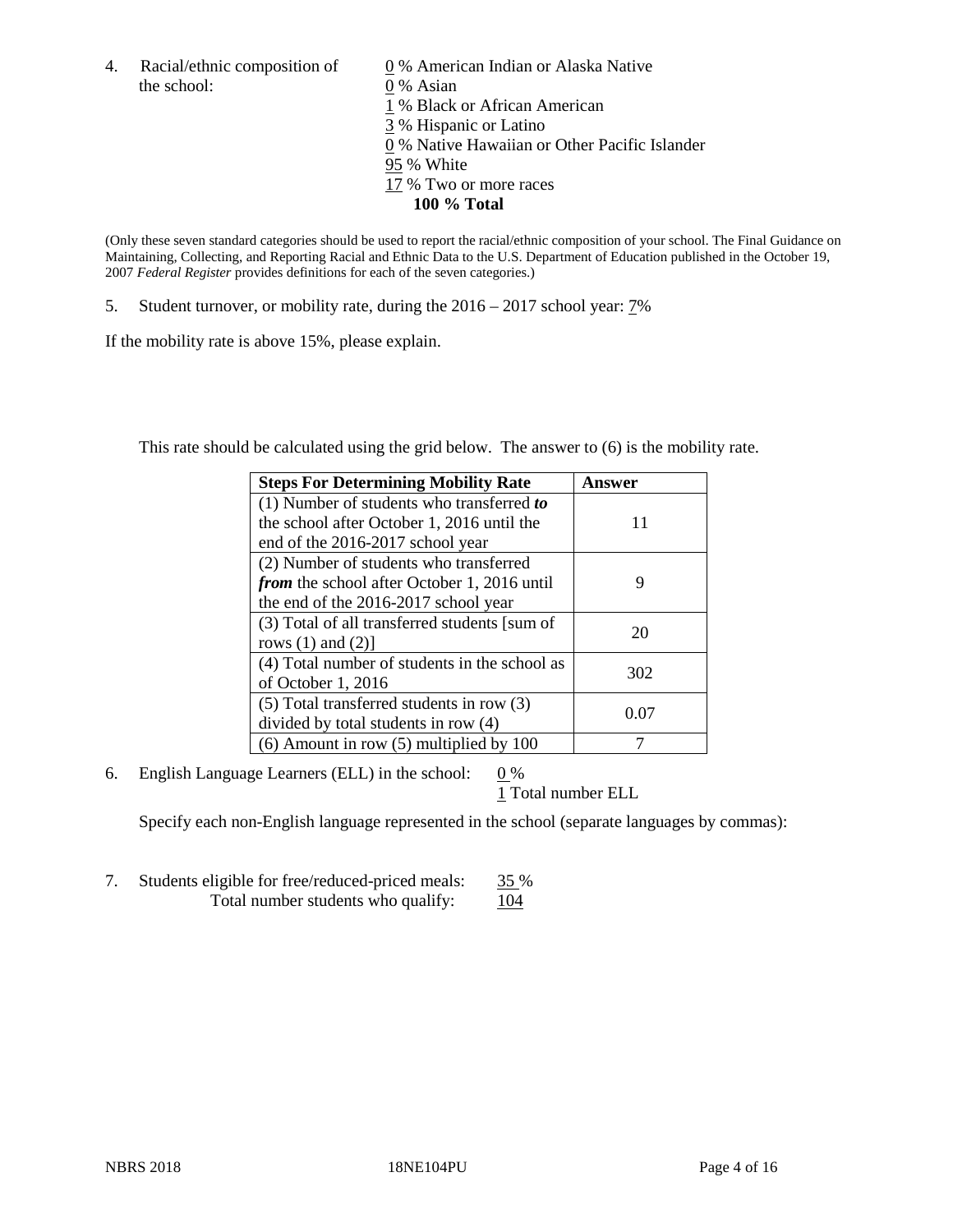32 Total number of students served

Indicate below the number of students with disabilities according to conditions designated in the Individuals with Disabilities Education Act. Do not add additional conditions. It is possible that students may be classified in more than one condition.

| 5 Autism                  | 0 Multiple Disabilities                 |
|---------------------------|-----------------------------------------|
| 0 Deafness                | 0 Orthopedic Impairment                 |
| 0 Deaf-Blindness          | 2 Other Health Impaired                 |
| 5 Developmentally Delayed | 4 Specific Learning Disability          |
| 7 Emotional Disturbance   | 8 Speech or Language Impairment         |
| 0 Hearing Impairment      | 0 Traumatic Brain Injury                |
| 0 Intellectual Disability | 1 Visual Impairment Including Blindness |

- 9. Number of years the principal has been in her/his position at this school: 3
- 10. Use Full-Time Equivalents (FTEs), rounded to nearest whole numeral, to indicate the number of school staff in each of the categories below:

|                                                                                                                                                                                                                                | <b>Number of Staff</b> |
|--------------------------------------------------------------------------------------------------------------------------------------------------------------------------------------------------------------------------------|------------------------|
| Administrators                                                                                                                                                                                                                 |                        |
| Classroom teachers including those<br>teaching high school specialty<br>subjects, e.g., third grade teacher,<br>history teacher, algebra teacher.                                                                              | 13                     |
| Resource teachers/specialists/coaches<br>e.g., reading specialist, science coach,<br>special education teacher, technology<br>specialist, art teacher, etc.                                                                    | 6                      |
| Paraprofessionals under the<br>supervision of a professional<br>supporting single, group, or classroom<br>students.                                                                                                            | 8                      |
| Student support personnel<br>e.g., guidance counselors, behavior<br>interventionists, mental/physical<br>health service providers,<br>psychologists, family engagement<br>liaisons, career/college attainment<br>coaches, etc. | 3                      |

11. Average student-classroom teacher ratio, that is, the number of students in the school divided by the FTE of classroom teachers, e.g., 22:1 23:1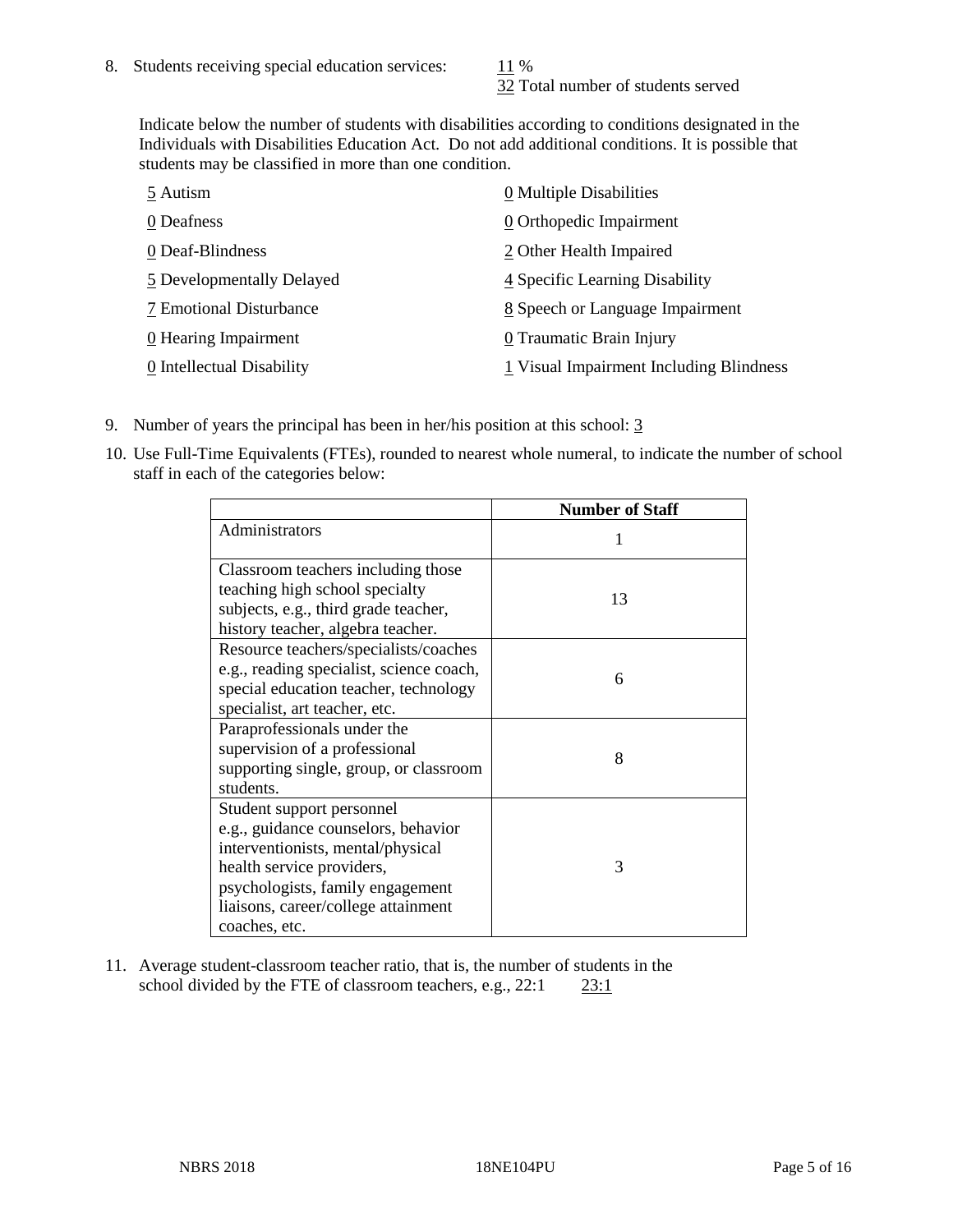12. Show daily student attendance rates. Only high schools need to supply yearly graduation rates.

| <b>Required Information</b> | 2016-2017 | $2015 - 2016$ | 2014-2015 | 2013-2014 | 2012-2013 |
|-----------------------------|-----------|---------------|-----------|-----------|-----------|
| Daily student attendance    | 96%       | 97%           | 96%       | 97%       | 97%       |
| High school graduation rate | 0%        | 0%            | 0%        | 9%        | 0%        |

#### 13. **For high schools only, that is, schools ending in grade 12 or higher.**

Show percentages to indicate the post-secondary status of students who graduated in Spring 2017.

| <b>Post-Secondary Status</b>                  |              |
|-----------------------------------------------|--------------|
| Graduating class size                         |              |
| Enrolled in a 4-year college or university    | 0%           |
| Enrolled in a community college               | 0%           |
| Enrolled in career/technical training program | 0%           |
| Found employment                              | 0%           |
| Joined the military or other public service   | 0%           |
| Other                                         | $\gamma_{0}$ |

14. Indicate whether your school has previously received a National Blue Ribbon Schools award. Yes No X

If yes, select the year in which your school received the award.

15. In a couple of sentences, provide the school's mission or vision statement.

"Building Success Together". The goal of the North Bend Central Public School district is to provide a challenging learning environment that meets the unique needs of all students while developing effective problem solving skills, technological skills, and opportunities to enhance each student's gifts and interests.

16. **For public schools only**, if the school is a magnet, charter, or choice school, explain how students are chosen to attend.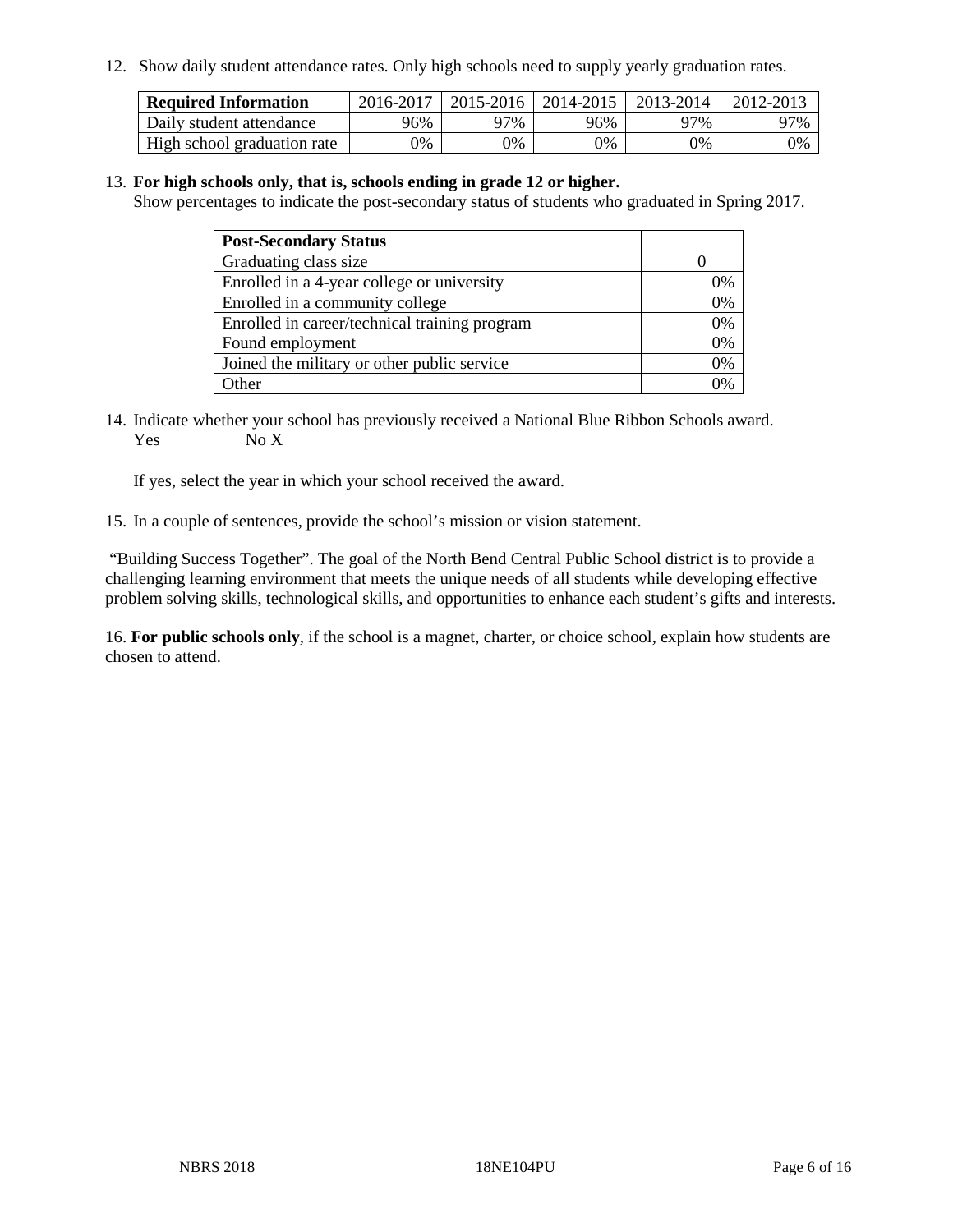# **PART III – SUMMARY**

North Bend Central Public School (NBCPS) is a PK-12 school district serving approximately 660 students this school year. The school district serves residents of North Bend, Morse Bluff, and Ames as well as the rural areas surrounding these communities. Additionally, NBCPS has several students who option in from neighboring communities. North Bend is a small community with approximately 1,200 residents. It is located about 50 miles west of Omaha, NE and 50 miles north of Lincoln, NE. This unique placement in eastern Nebraska allows residents to experience a small town atmosphere while still having convenient access to outstanding events in these larger cities. The NBCPS district is a rural district that relies heavily on a favorable agricultural economy. The businesses located within the community include banking, groceries, restaurants, hardware, a local newspaper, fuel dealers, contractors, insurance, and other service and sales businesses.

North Bend Central Elementary (NBCE) school was originally constructed in 1956. Since then, several additions have been made to the building to not only update it but also to provide space for a growing student body. In 1968, a large addition was added to the building to provide additional space for students and staff. A beautiful library, computer lab and four classrooms were added to the building in 2003 as many small, rural schools were merged into the elementary school in North Bend and more space was needed to make room for the students entering the district from these schools. In 2007, two larger classrooms were added onto the north side of the building to accommodate the eventual addition of a preschool and extra classroom space. In 2012, another classroom was added onto the school to provide more space for a growing student body. Finally, in 2013, the district passed a bond issue which allowed the construction of a new gymnasium at the elementary school. This construction allows our students to have more access to physical education type activities throughout the school day. The present and past district leadership and board of education have worked relentlessly to ensure that the district is in a strong financial position for both today and for the future.

North Bend Central's district mission statement is "Building Success Together." The staff, board of education, parents, students and community members work tirelessly to develop positive, meaningful relationships that promote successful student behaviors. NBCE is a positive behavior support school and the staff works to promote positive student behaviors on a daily basis. Additionally, a positive school-family relationship has been established through a variety of activities, which include: an open house at the first of the year, PTA involvement (father-daughter prom, mother-son kickball, movie night, BINGO night), career education week, a Veteran's program, BackPack program, Fire Safety week, parent-teacher conferences and spring and winter musical concerts. The community support received at all of these events showcases the strong commitment the entire community places on a quality educational program.

Assessment data displays exceptional student achievement throughout the district. High expectations from staff play a critical role in these impressive results. Over the past two years, a greater emphasis from administration has been placed on using data obtained from assessments to drive instruction. A variety of formal and informal assessments are used to determine how to best meet all students' needs. Furthermore, a weekly grade-level meeting is utilized to discuss student successes, student needs and instructional practices that will benefit student growth. A focus has been placed on drilling down specific student needs from district wide assessments to drive instructional decisions. This focus has allowed the staff to better differentiate instruction for our learners at NBCE.

NBCE offers a wide range of programs for all students. The school is able to offer school-wide Title 1 services in the areas of math and reading. We also have an excellent inclusive special education program that works directly with classroom teachers to develop individualized plans for students with special needs. The district preschool was established during the 2013-2014 school year. It has seen consistent growth over the past 5 years and continues to successfully prepare our youngest learners for kindergarten and bridges the gap for at-risk students at a young age. Furthermore, weekly guidance lessons are provided to each grade level to promote positive student behaviors. Students in 4th and 5th grade have an opportunity to participate in Character Council. The purpose of this organization is to promote a caring and safe school environment while teaching students life-long skills such as cooperation, dependability, and responsibility. NBCE also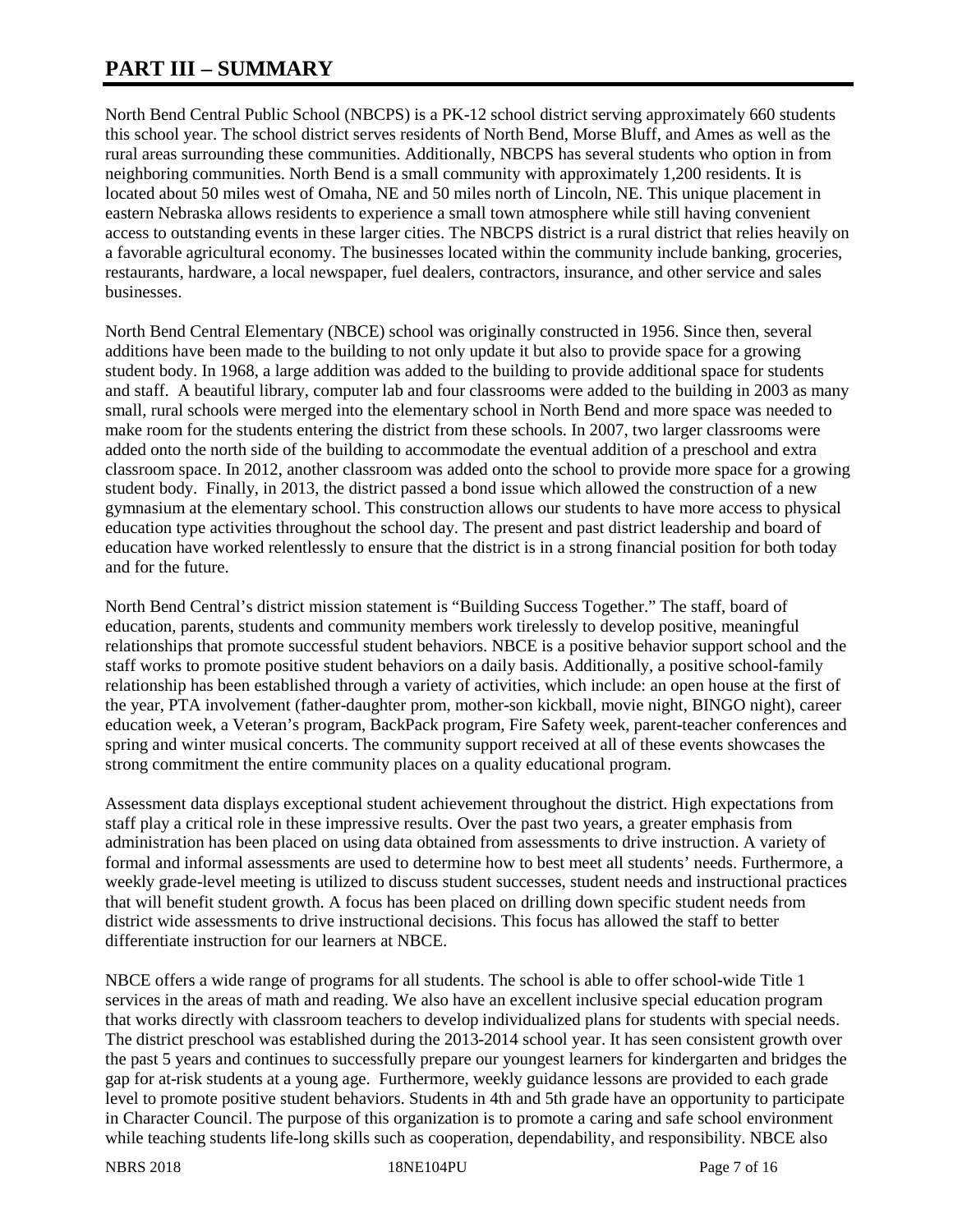created an after school program for students during the 2016-2017 school year. This program works to provide students with additional learning opportunities beyond the bell. The after school program allows students to complete homework and participate in a variety of educational and physical activities. Finally, NBCE offers a Math Academy to strengthen mathematical thinking and problem solving skills for students who exhibit a variety of learning needs. The focus of this program is to build basic number sense and algebraic processes to improve overall math understanding.

The NBCPS district is accredited through Advanced Ed. In 2017, the district celebrated 100 years of accreditation. This prestigious honor demonstrates that high measures of quality instruction have been in place in the NBCPS district for a number of years. The success NBCE has seen throughout the years is a direct result of the continuous improvement process supported by the board of education, administration, staff and community members.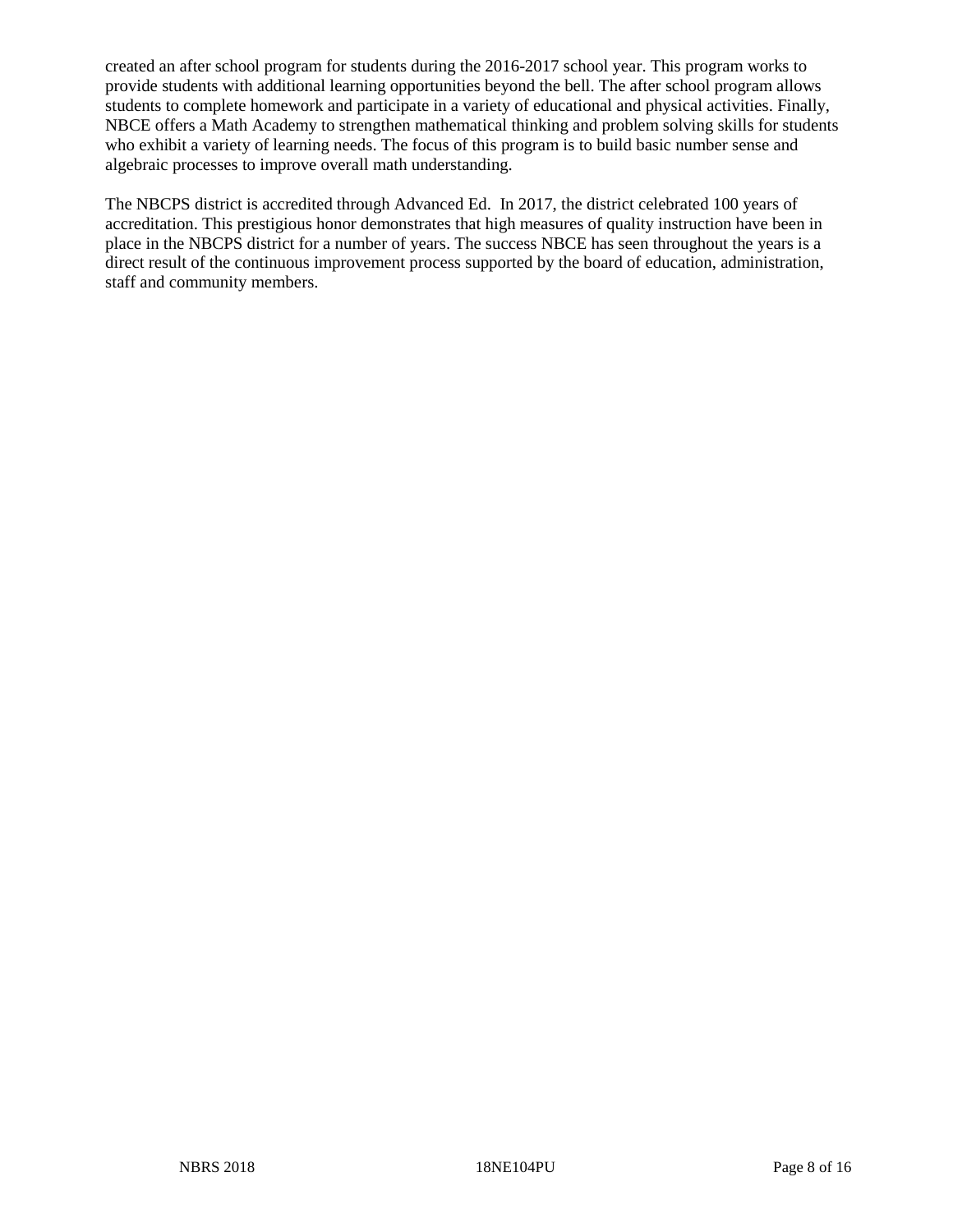# **1. Core Curriculum:**

#### Reading/Language Arts

The reading/language arts curriculum used by North Bend Central was developed locally by teachers and administrators through the Nebraska State Standards. We believe that the state standards provide a strong foundation for language arts. We have developed a language arts curriculum map, which identifies the English/Language Arts prioritized standards for every grade level. We have begun the process to implement standards based grading for language arts. The materials used by North Bend Central to meet curricular standards address both the reading and writing components. The core reading series is MacMillian/McGraw Hill Wonders Reading. Wonders is a research based, comprehensive K-5 reading program. Priority skills include differentiated instructional resources in the areas of comprehension, fluency, vocabulary, phonics, spelling, and grammar. There are a variety of assessments included that measure the priority areas of the program. Students in kindergarten through 5th grade receive 90 to 120 minutes of reading instruction everyday. Reading instruction includes whole group reading and small group, differentiated reading. Teachers provide instruction to small, flexible groups during small group reading, with a focus on the core skills needed to develop fluent reading. The Language Arts curriculum is supported with Units of Study-Writing from Heinniem Publishing. Students in Kindergarten through 5th grade receive 30 to 45 minutes of writing instruction daily. This allows for consistent writing instruction across grade levels and provides the skills necessary for students to successful as they enter junior high and high school.

#### **Mathematics**

The mathematics curriculum was also developed by teachers at North Bend Central with its foundation in the Nebraska State Standards. We believe the state standards provide for a well rounded mathematics curriculum. The materials used by North Bend Central Elementary to meet the curricular standards come from the Math Expressions program. Math Expressions curriculum materials provide mathematics content in a spiraling format. The spiraling of skills provides students with multiple opportunities to learn and practice foundational mathematics skills. Instruction focuses on the areas of Number Sense, Algebra, Geometry, and Data and multiple strategies are taught to students to solve mathematical problems using this curriculum. Teachers provide direct instruction on the use of Math Talk to all K-5 students. Math Talk is utilized to communicate mathematical ideas effectively and to assist students in making connections beyond the classroom. Students are assessed for mastery of skills through a variety of formative and summative assessments.

#### Science

The science curriculum was also developed by teachers at North Bend Central with its foundation in the Nebraska State Standards. We believe the state standards provide for a well rounded science curriculum. The materials used by North Bend Central Elementary to meet the curricular standards comes from Interactive Science by Pearson. Interactive Science is a comprehensive elementary science program. The print, digital and hands on curriculum materials align to the Nebraska College and Career Ready Standards for Science. Students in grades K-5 receive daily Science instruction. Instruction is designed so that students collaboratively collect and analyze evidence to formulate answers to questions. Some of the topics studied include weather, space, life cycles, and properties of matter. We have structured learning for 4th and 5th grade students to incorporate a STEM focus. We believe the science, technology, engineering and math skill together will help our 4th and 5th grade students to develop important critical thinking skills that will prepare them for success at junior high and high school.

#### Social Studies/Civic Learning

The social studies curriculum was also developed by teachers at North Bend Central with its foundation in the Nebraska State Standards. We believe the state standards provide for a well rounded social studies curriculum. The materials used by North Bend Central Elementary to meet the curricular standards comes from Timelinks by Macmillan McGraw-Hill. Students in K-5th grade receive Social Studies instruction daily. Topics of instruction include civics, government, multiple perspectives, and historical research. We also believe in the importance of developing a strong connection to the Veterans in our community.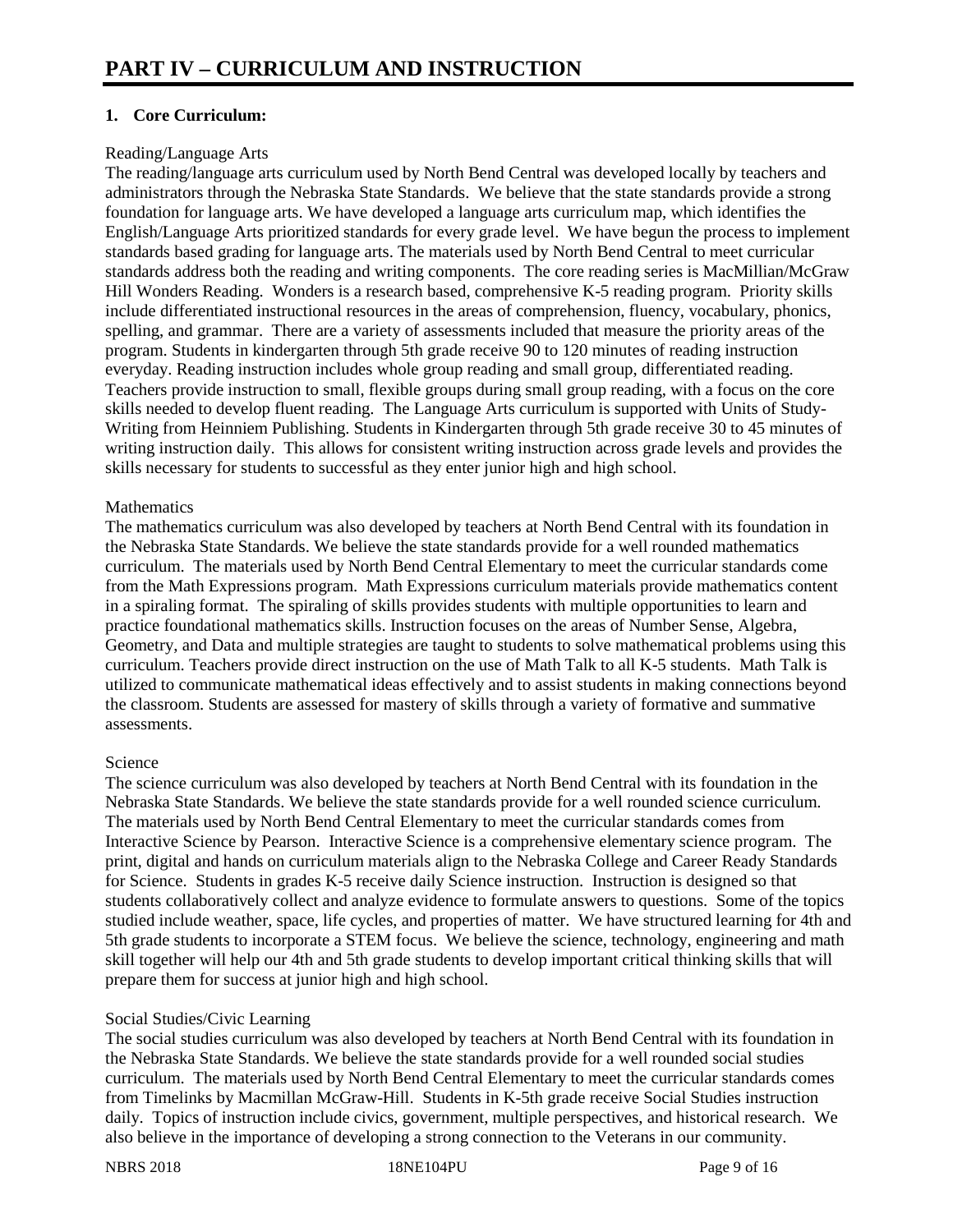Kindergarten and First grade students hold a Veteran's Day Program every year and invite veterans from North Bend and the surrounding communities. Students sing patriotic songs and release balloons to honor those who have served in all branches of the military. Fourth grade students write letters to local veterans and send valentines to the Veterans Home in Omaha, NE. The fourth grade students are also responsible for caring for the Millar-Sloss Pioneer Cemetery during the winter holidays.

# Preschool

Our preschool program possesses a strong enrollment each year. The program has four major areas of child development and learning: Social-Emotional, Physical, Language and Cognitive. The content learning is organized into five areas of focus: Literacy, Mathematics, Science/Technology, Social Studies and the Arts. The Nebraska Early Learning Guidelines: Ages 3-5 drive learning and instruction in the preschool program. The Nebraska Early Learning Guidelines are aligned to the K-3 Nebraska College and Career Ready Standards to ensure students receive the skills necessary to reach grade level standards in Kindergarten and beyond. Students in preschool are assessed in these nine areas using Teaching Strategies GOLD. Teaching Strategies GOLD is an authentic, observation based assessment system for children from birth through third grade. It is designed to provide information on what children know and are able to do. The Teaching Strategies GOLD assessments are shared with Kindergarten teachers prior to the start of the kindergarten year. Prior to kindergarten round-up, preschool students are assessed with the Dynamic Indicator of Basic Early Literacy Skills in the area of letter naming fluency. Kindergarten teachers use the assessment information to develop instructional groups at the beginning of kindergarten.

# **2. Other Curriculum Areas:**

North Bend Central Elementary also has a strong non-core curriculum, focusing on the whole child. The non-core subjects provide students with a well rounded education, developing skills and interests that they will have an opportunity to pursue in greater depth as they transition to junior high and high school.

#### Vocal Music

All Kindergarten through 5th grade students participate in a vocal music curriculum. Our students attend a vocal music class twice a week. Students acquire skills through classroom work and performance based learning. The vocal music teacher incorporates reading, rhythm, visual art and percussion into student learning. Our preschool- 2nd grade students perform annually in a winter concert conducted by the vocal music teacher. Students in 3rd through 5th grade perform in a spring concert each year, also conducted by the vocal music teacher. Fifth grade students also have the opportunity to participate in band.

#### Physical Education

All Kindergarten through 5th grade students participate in a physical education class twice a week. The physical education curriculum was developed using the National Physical Education Standards. Students acquire foundational skills and knowledge through developmentally appropriate lessons. Every Friday students participate in an additional 30 minute class called Fit/Fun Friday. Fit/Fun Friday activities include fitness circuits and fitness testing that incorporate games, teamwork and problem solving.

#### Guidance

All Kindergarten through 5th grade students participate in weekly guidance lessons provided by the guidance counselor. The guidance curriculum was developed using the standards from the American School Counseling Association. Students acquire skills through a focus on social/emotional learning, character education, and career and college exploration. A Career Week is held each year to educate students about the careers of adults in our community. Family and community members are invited to school to share about their educational experiences and chosen careers.

Fifth grade students also have the opportunity to participate in the Future Problem Solvers Program. FPS is part of a nationwide effort to acquaint students with creative and futuristic thinking skills via an adaption of the creative problem solving process. Students work in teams of four, guided by the teacher, to solve problems based on projections into the future.

#### Library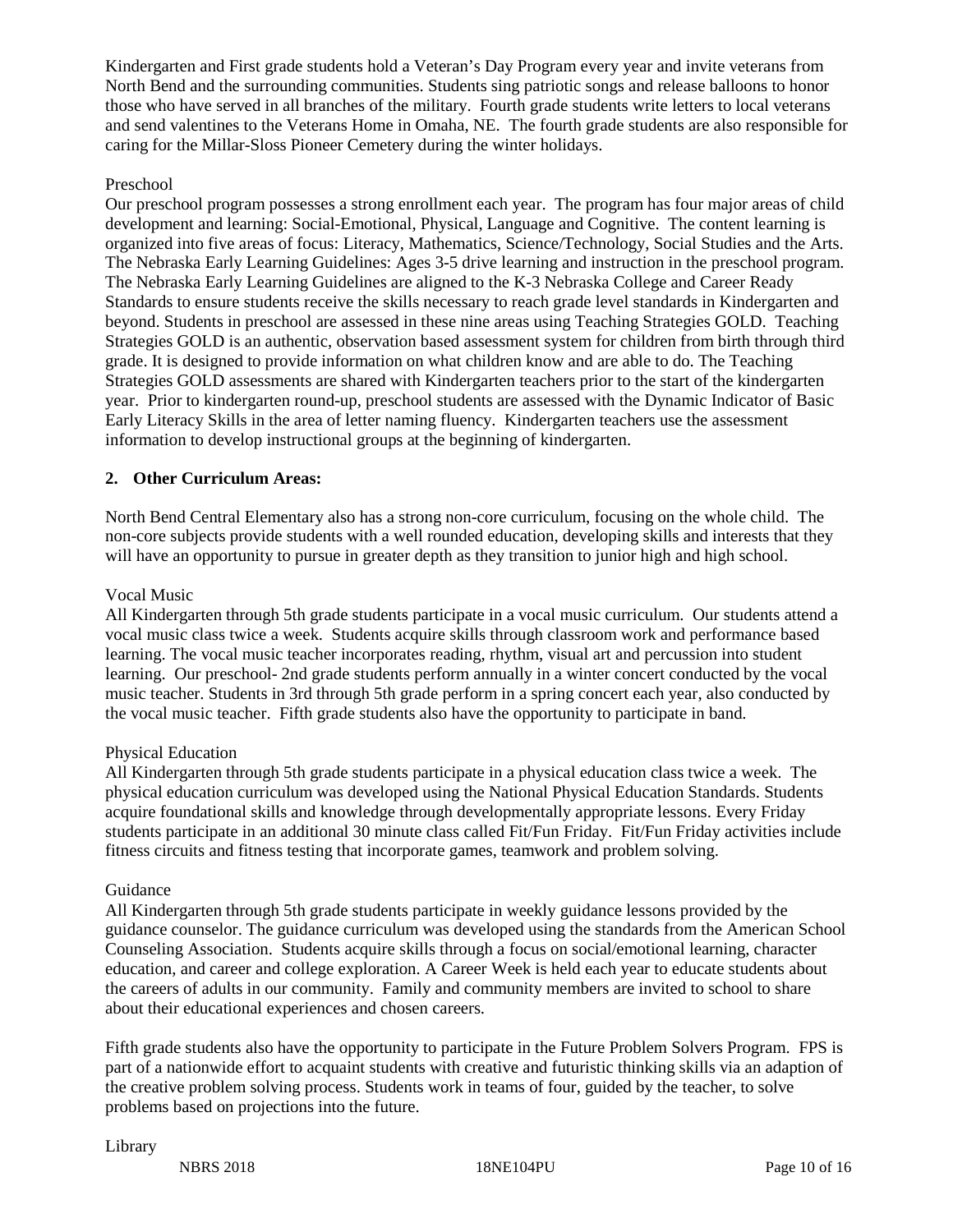All Kindergarten through 5th grade students participate once a week in a library education curriculum. Students are able to check out books and are exposed to high quality literature. They acquire skills needed to use reference materials and research topics of interest. The librarian also facilitates a Scholastic Book Fair and participation in the Nebraska Golden Sower Awards. The librarian further promotes a love of literacy for our students through the organization of an annual field trip for 2nd grade students to the Plum Creek Literacy Festival. The field trip provides students an opportunity to meet award winning authors and illustrators and participate in activities to promote a love of reading and writing.

### Technology

All Kindergarten through 5th grade students participate once a week in a technology education curriculum. Students acquire keyboarding skills and knowledge of programs to enhance learning. Technology is available in the classroom setting to all students. Kindergarten through 2nd grade students are also exposed to iPads and learning apps in the classroom. Third through fifth grade students use Macbooks and Chromebooks to enhance learning.

# **3. Instructional Methods, Interventions, and Assessments:**

North Bend Central Elementary is committed to a strong approach on instructional methods, interventions and assessments. NBCE teachers use the Marzano Instructional Framework design questions and elements when providing instruction on routine and content specific learning. All PreK-5th grade teachers design student learning experiences using the instructional framework. Every year, teachers develop a professional goal which is focused on one of the components of the instructional framework. The principal does biweekly walkthrough observations in classrooms using iObservation. The principal looks for instructional strategies that are aligned with the instructional framework, implemented with fidelity and are effectively engaging students in their learning.

NBCE provides students with a three-tiered approach to reading and math instruction. In reading, teachers provide high quality classroom instruction using the Wonders Core Reading series for whole group reading and small group, leveled reading instruction. The structure of small group reading allows teachers to differentiate instruction based on the needs of students by providing age appropriate explicit instruction on the core components of reading. The Title I reading teacher pushes into the classroom during Tier I instructional time to provide students who read below grade level with additional core reading instruction instead of independent work time. In math, instruction has a spiral approach to skills that have previously been taught and learned. Daily Math Routines are implemented in grades K-2 to strengthen number sense and mathematical vocabulary of students.

Measures of Academic Progress (MAP) and Dynamic Indicators of Early Literacy Assessment (DIBELS) are benchmark assessments that take place in the fall, winter and spring for all K-5th grade students. Grade level teams meet shortly after the benchmark assessments are completed to triangulate the data with classroom assessments. Grade level teams use the data to identify students who would benefit from Tier I or Tier II interventions in the areas of reading or math.

North Bend Central Elementary has developed a 30 minute daily intervention and enrichment time for all grade levels, K-5. Tier I and Tier II interventions are provided during the 30 minute period by classroom teachers, the Title I teacher, Guidance Counselor and paraprofessionals. Classroom teachers provide Tier I interventions in core curricular areas as needed and monitor student achievement to determine the effectiveness of the instruction. The Tier II interventions are researched based programs provided by the Title I teacher, Guidance Counselor and paraprofessionals. Some of the researched based interventions used by NBCE include: Early Intervention in Reading (EIR), WonderWorks and Language for Learning.

Student progress is monitored on a biweekly basis using DIBELS for those students who receive Tier II reading intervention. Grade level teams, including the Title I teacher and special education teacher review the data after each progress monitoring session. After at least eight weeks of intervention, data is analyzed to determine if a student has made sufficient progress toward their goal. At that time decisions are made to maintain, change, or discontinue the intervention. If student progress warrants a discontinuation from the intervention program, they will still receive progress monitoring to ensure they continue to make academic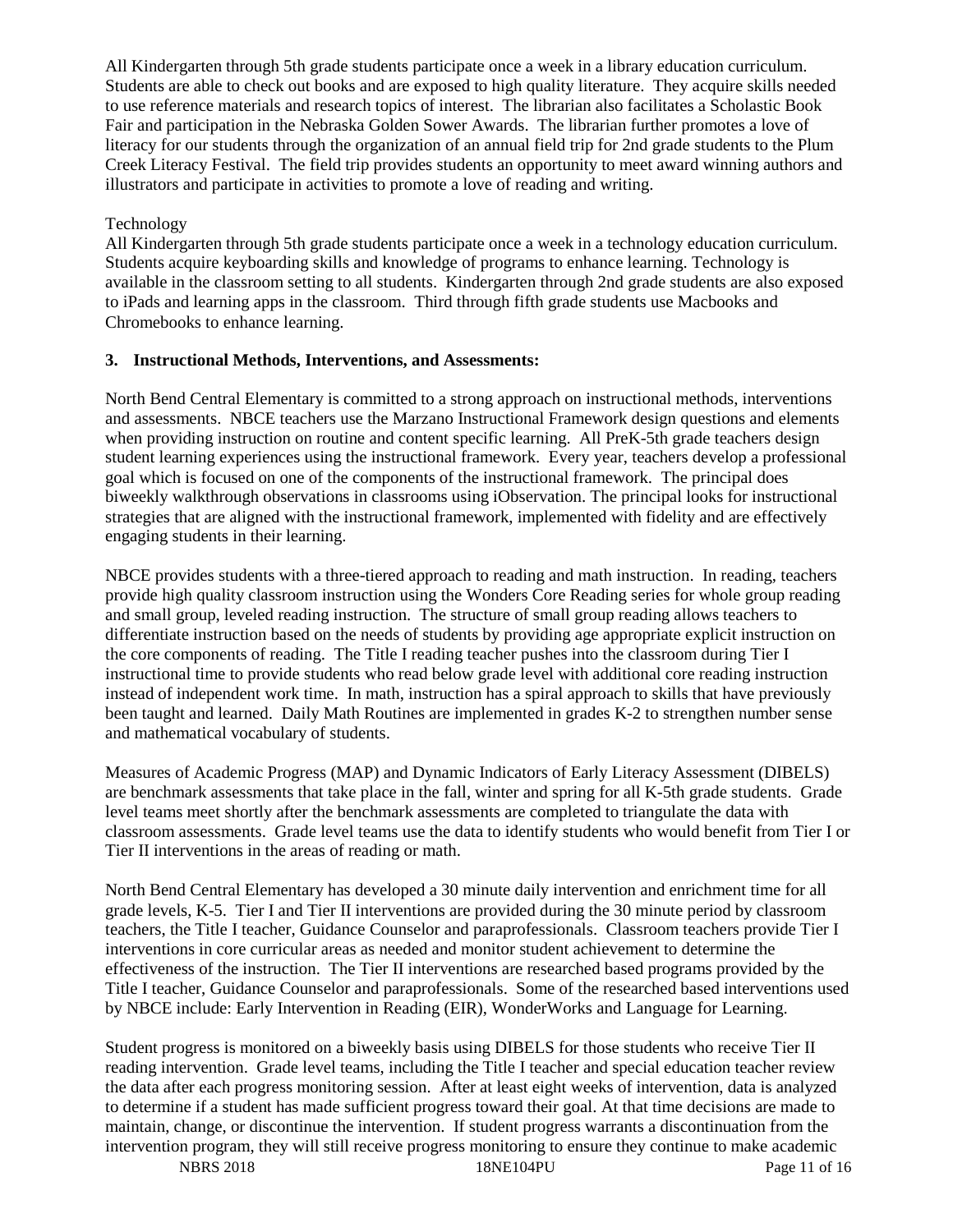gains without the additional support.

Math Academy is a Tier II intervention provided by special education teachers for students in grades 1-3. Math Academy is a 60 minute after school program offered twice a week and taught by a special education teacher and the preschool teacher. Students are identified for the program using MAP and classroom data, as well as teacher recommendation. This occurs twice a year, after fall and winter benchmarks. Pre and Post tests are given to students to measure their progress throughout the 12 week course.

Students who show insufficient improvement after several rounds of intervention may be referred to the Student Assistance Team (SAT). The SAT process is guided by a teacher-leader and involves the student's parents in the process of identifying school and home strategies to support learning. Students may be referred for Special Education assessment if insufficient progress is made in the SAT process.

NBCE students achieve at high levels as identified by our benchmark and classroom assessments, as well as by the Nebraska State Accountability (NeSA) assessments for reading, math and science. High ability learners (HAL) are identified using these assessments and teacher input at grades 4 and 5. The parents of students identified as high ability learners are notified at the beginning of the school year. The HAL students participate in Reading Explorations. Reading Explorations is a 60 minute instructional block occurring daily. The purpose of Reading Explorations is to challenge students critical thinking and problem solving skills through reading, writing, math and technology.

Student academic performance at North Bend Central Elementary is strong due to the instructional methods, interventions, and assessments used to guide learning. NBCE teachers set high expectations and work together closely to ensure the academic success of all students.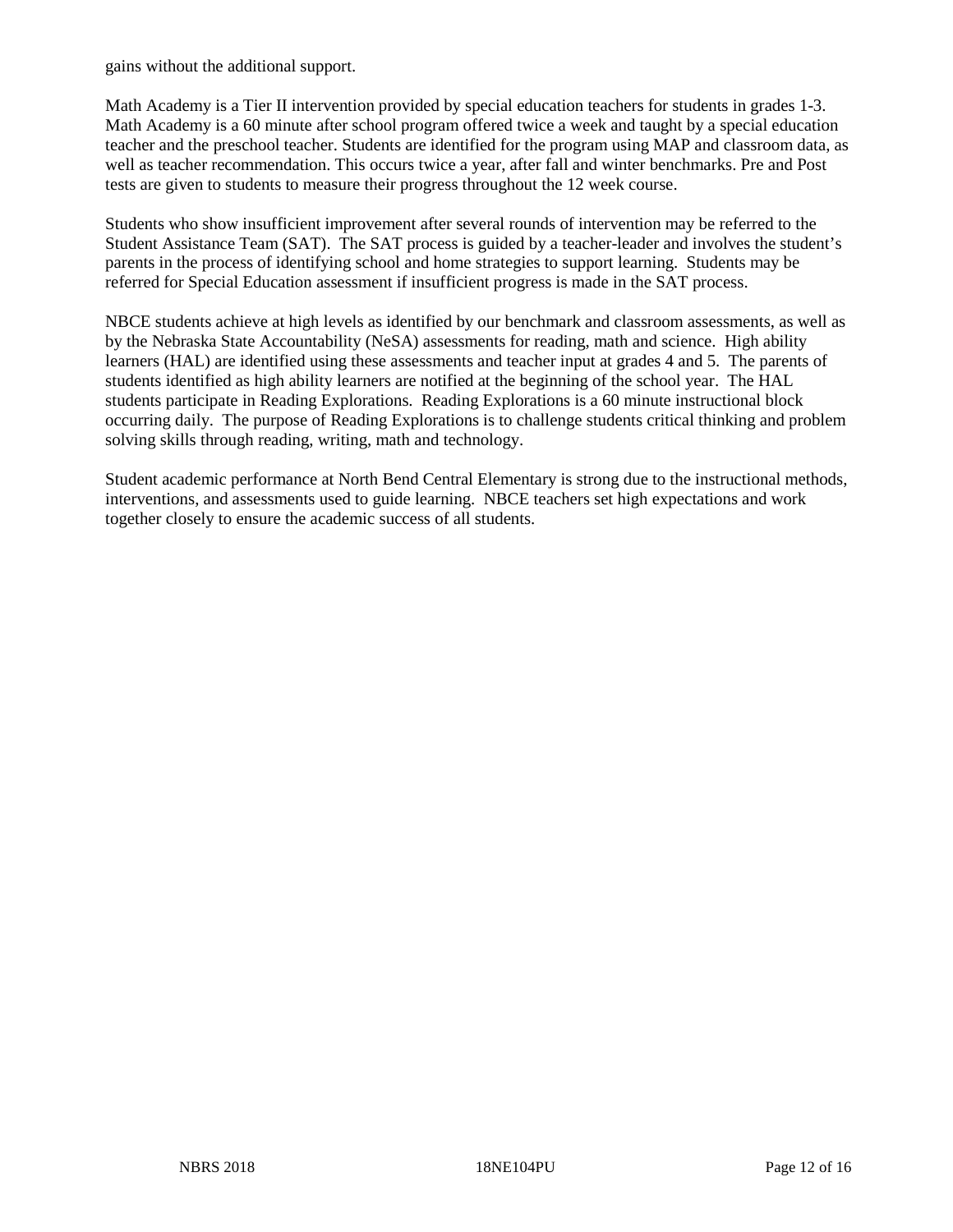# **1. School Climate/Culture:**

North Bend Central Elementary Tigers "ROAR" with respectful, responsible and safe behavior. The Positive Behavior Intervention and Support (PBIS) framework is the foundation on which we build student, staff and family connections. PBIS is a data driven system of instruction, strategies and supports that positively impact school-wide behavior. Staff members define, teach and reinforce common area and classroom expectations. At North Bend Central Elementary we focus on Respect, Owning It (Responsibility), Active Learning and Remaining safe (ROAR). Lesson plans focusing on the behavior expectations and social-emotional learning have been developed and are accessible to all staff members through the NBC online portal. Each week the principal announces the PBIS skill of the week, which is taught by classroom teachers and reinforced by all staff members. Teachers and staff recognize students on a daily basis for demonstrating ROAR behaviors. Parents are notified of their students' ROARing behavior with take home notes identifying the area of success. A prize drawing is held weekly for students who have demonstrated the ROAR expectations and a year end celebration is held annually to celebrate the behavioral and academic success of all students. Numerous local businesses and community members contribute to the year end celebration.

Monthly Tiger Pride assemblies are held to recognize and reinforce the behavior and academic achievement of students. The assemblies are also used as a time to make connections between elementary and high school students. High school student groups are invited to assemblies to showcase their talents and explain their achievements. The assembles often include some team building activities or games.

Other events used to motivate and engage students are our year end academic and effort celebrations. NBCE students achieve and behave at high levels and we believe it is important to recognize their efforts. Kindergarten through 2nd grade students attend an end of the year field trips to celebrate their work. Students in 3rd through 5th grades celebrate together during one of two activities. Students have the options of spending a day bowling at the local bowling alley and playing BINGO at the Veterans of Foreign Wars hall or taking a trip to Omaha, NE for a day of laser tag, rock climbing and miniature golf.

Creating an environment where teachers and staff members feel valued and supported is essential to our success. NBC administrators believe that communicating to teachers and staff that they and the work they do is valued and appreciated makes all the difference in developing a school system that works together. Teachers are recognized and reinforced for their PBIS work annually and at monthly birthday celebrations. Celebrating Teacher Appreciation Week and American Education Week are also important to us. The Parent Teacher Association, NBC Foundation and NBC Booster Club also recognize the tremendous work of NBC teachers during these special weeks.

#### **2. Engaging Families and Community:**

North Bend Central Elementary believes that building community connections and family involvement are essential components to a high achieving school. Family based activities are very successful at NBCE and several of the activities that take place throughout the school year are parent led.

Teachers and the principal provide weekly newsletters to NBCE families. Teachers also use technology to keep parents informed of achievements in the classroom using apps such as Remind and Class DoJo. The administration including the superintendent, high school principal and elementary principal send a quarterly newsletter to all community members. The district webpage is updated regularly to inform the community of events and student achievements.

An Open House, Back to School night is held annually to welcome students and families to the start of a new school year. This is an opportunity for parents and students to connect with teachers and drop off supplies. Parents are able to sign up for activities they would like to participate in throughout the school year and can purchase new NBC attire.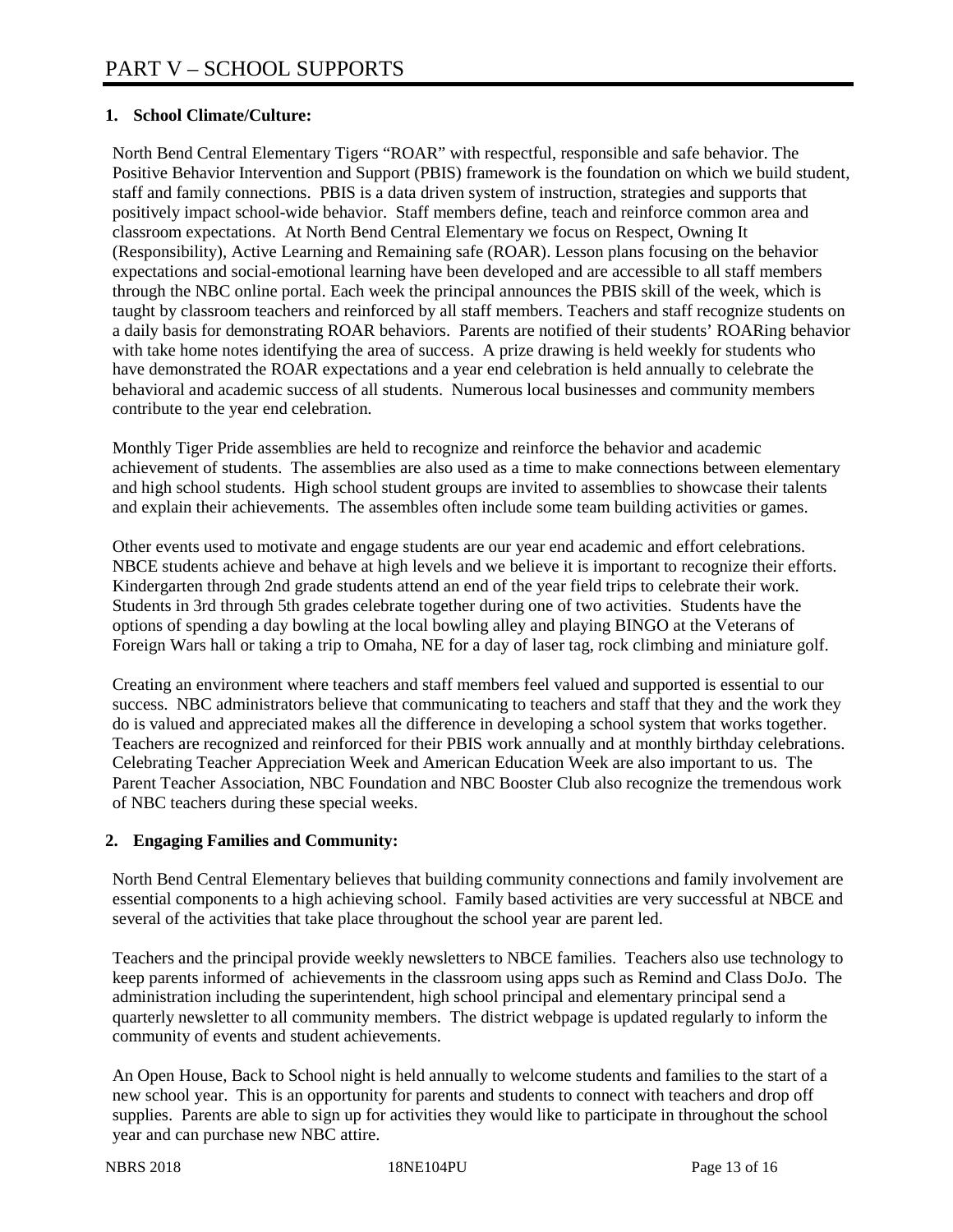North Bend Central Elementary boasts a strong Parent Teacher Association (PTA). The PTA meets on a monthly basis and plans numerous successful family events throughout the year. The PTA organizes events such as Mother/Son Kickball, Family Movie Night, Father/Daughter Dance and BINGO Night. The PTA also organizes fundraisers, provides funding for special teacher projects and purchasing classroom supplies.

Our Preschool holds several events during the school year. In the fall, preschool students make a Thanksgiving Feast to share with their parents. The Week of the Young Child is celebrated every year in the spring. Preschool families are invited to school in the evening to participate in literacy, art and gross motor activities. Preschool Graduation draws a huge crowd of family and community members in May as the preschool students showcase their learning through songs and pictures.

Parents and local community members play an important role on the leadership teams of our school system. Parents of elementary, middle and high school students serve on our district wide school improvement team. NBCE parents also play a vital role in our PBIS and MTSS committees, communicating our work to the wider community. Other organizations comprised of parents and community members include NBC Foundation, NBC Booster Club, NBC Music Boosters and numerous athletic clubs.

#### **3. Professional Development:**

North Bend Central offers numerous professional development opportunities for teachers. The goal for NBC is to have ongoing professional learning opportunities in the areas of our school improvement goal, curriculum, instruction and technology. We believe this approach creates a collaborative and focused plan for improvement.

Our district and school based professional development topics are planned prior to the start of the school year. North Bend Central uses the Marzano Instructional Framework and invests two days of professional development every year with a certified trainer from Marzano Research. Additional professional development days throughout the school year focus on the topics covered by the trainer and provide teachers with the time needed to implement the strategies learned.

In-service days at the beginning of the school year are also focused on analyzing student data and planning for instruction. This work continues throughout the school year during weekly collaboration meetings at every grade level. The purpose of our weekly meetings is to review academic and behavior data, student and team achievements and discuss any changes that need to occur in instruction. These meetings are essential to our communication and collaboration to best meet the needs of all students.

Professional goals are written annually by teachers, focusing on the Marzano Instructional Framework and technology. Teachers select a component of the instructional framework to develop and implement in the classroom, as well as technology topic or skill they would like to learn. Teachers and administrators meet throughout the year to discuss progress made towards the goal. Instructional coaching is provided by Educational Service Unit 2 (ESU 2) to support teachers with the implementation of their professional goals.

A mentoring program is provided for new teachers through North Bend Central in partnership with ESU 2. Teachers who are new to NBC are paired up with a veteran teacher at the same grade level or content area. The veteran teacher meets with the new teacher prior to the start of the school year and periodically throughout the year to help the teacher transition to district expectations and norms. First year teachers participate in a New Teacher Academy at ESU 2 quarterly, during their first year of teaching. The first year teachers receive instructional coaching and mentoring from the ESU 2 professional development team.

School safety has also been a topic of priority for professional development at North Bend Central. NBC is has adopted the Standard Response Protocol, standardizing the vocabulary and response needed for a specific event. Kevin Kavan, a Nebraska Department of Education school safety assessor, provided training for NBC teachers and students on the SRP. Professional development days have also included Cardiopulmonary Resuscitation (CPR) training for all teachers.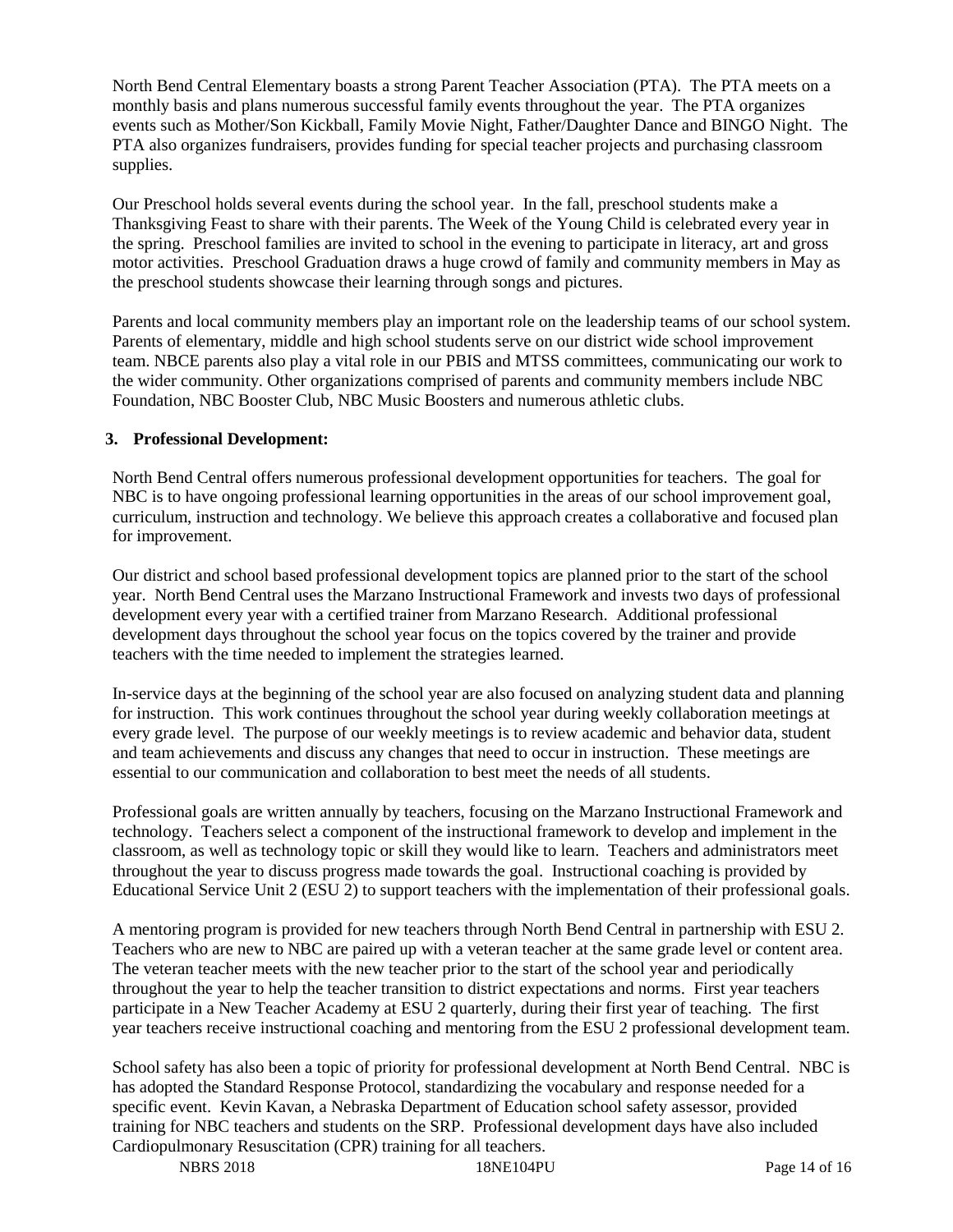#### **4. School Leadership:**

North Bend Central Public School is led by a team of professionals who epitomize the District's mission of "Building Success Together. We believe that through the collective efficacy of our administrators and teachers, we are able to provide a safe and positive learning environment that motivates and challenges students to reach their fullest potential.

Instructional leadership plays a key role in the success of our teachers and students. The principal is viewed as the instructional leader at NBCE. The principal provides leadership and guidance for all committees within the building. She attends all committee meetings, grade level collaborative meetings and Student Assistance Team (SAT) meetings. The principal conducts regular classroom visits for informal observations, providing immediate feedback to teachers. Formal observations are conducted annually and follow the NBC evaluation process. The evaluation process provides an opportunity for the principal and teacher to discuss professional goals, instructional and behavioral strategies, and leadership within the school.

Leadership at NBCE is also provided by the Special Education and District Assessment Coordinator. The Special Education and District Assessment Coordinator analyzes and shares instructional data with teachers and administrators through the school year to guide teams when making instructional decisions. She also provides leadership and guidance for the district Special Education teachers and paraprofessionals. The Special Education and District Assessment Coordinator attends all Multidisciplinary Team (MDT) and Individualized Education Plan (IEP) meetings.

North Bend Central conveys consistency, collaboration and commitment with the leadership structure of the district. We believe that effective and high achieving schools reach their full potential when students, families, staff and district patrons come together. The typical organizational structure exists for the chain of command and stakeholder information is solicited and utilized to improve the educational opportunities for students.